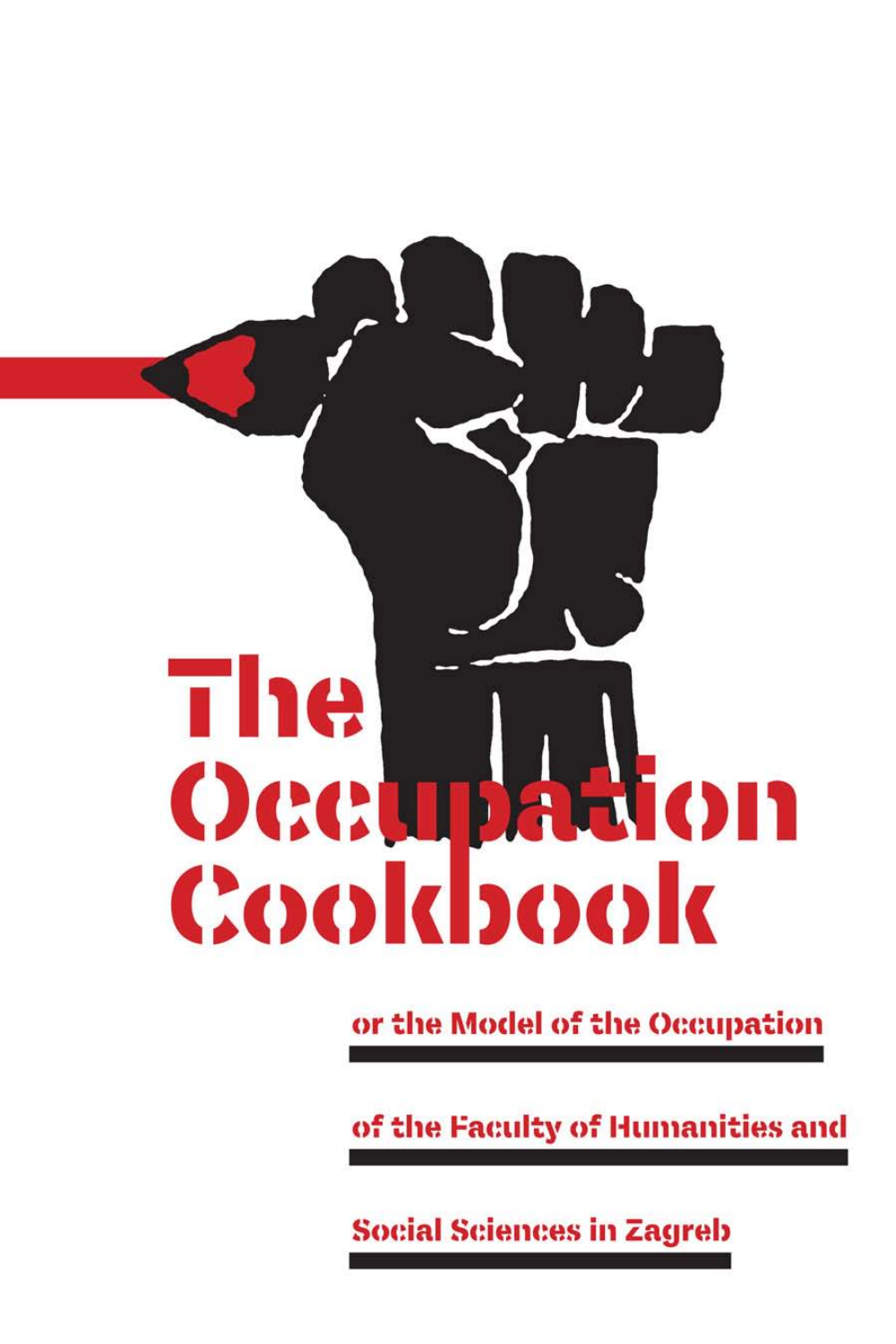The Occupation Cookbook is a "manual" that describes the organization of the student occupation of the Faculty of Humanities and Social Sciences that took place in the spring of 2009 and lasted for 35 days. It was written for two reasons: to record what happened, and to present the particular organization of this action in such a way that it may be of use to other activists and members of various collectives if they decide to undertake a similar action.

> What does it mean to "occupy" a school? A school occupation is not, as the corporate media like to portray it, a hostile takeover. A school occupation is an action by those who are already its inhabitants - students, faculty, and staff - and those for whom the school exists. (Which is to say for a public institution, the public itself.) The actions termed "occupations" of a public institution, then, are really re-occupations, a renovation and reopening to the public of a space long captured and stolen by the private interests of wealth and privilege. The goal of this renovation and reopening is to inhabit school spaces as fully as possible, to make them truly habitable - to make the school a place fit for living.

> > - Marc Bousquet, from the Introduction

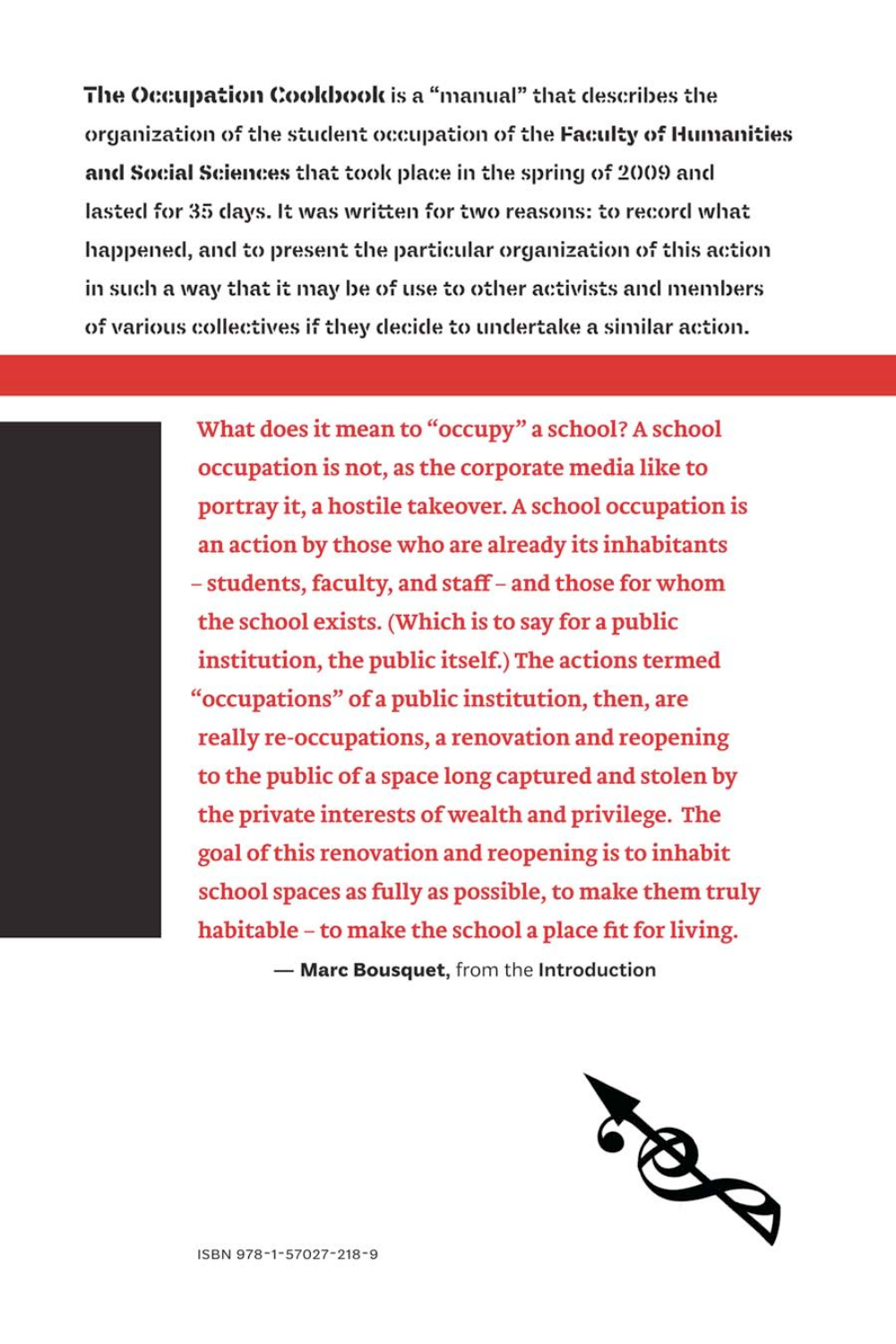## **Contents**

| Introduction to the English Edition ★ Marc Bousquet                    |                                                                                  |    |
|------------------------------------------------------------------------|----------------------------------------------------------------------------------|----|
| Foreword to Austrian Edition – A Miracle in Moscow $\star$ Boris Buden |                                                                                  | 12 |
|                                                                        | THE OCCUPATION COOKBOOK - FOREWORD                                               |    |
|                                                                        | THE ORGANIZATION OF STUDENT CONTROL AT                                           |    |
|                                                                        | THE FACULTY OF HUMANITIES AND SOCIAL SCIENCES                                    |    |
|                                                                        | The Plenum                                                                       | 19 |
|                                                                        | The Working Groups and Teams                                                     |    |
|                                                                        | The Functioning of the Faculty during Student Control<br><b>Direct Democracy</b> | 23 |
|                                                                        | The Independent Student Initiative & the Plenum                                  | 24 |
|                                                                        | <b>HOW TO ORGANIZE A PLENUM?</b>                                                 |    |
|                                                                        | 01. Introduction                                                                 | 25 |
|                                                                        | 02. The Plenum - How & Why?                                                      | 26 |
|                                                                        | 03. Preparations                                                                 | 28 |
|                                                                        | 04. The Plenum in a Desert                                                       | 30 |
|                                                                        | 05. Two Scenarios                                                                | 31 |
|                                                                        | 06. The Beginning Was Successful, What Next?                                     | 32 |
|                                                                        | 07. The Question of Leadership & Relations with the Media                        |    |
|                                                                        | 08. The Plenum: 1, 2, 3                                                          | 34 |
|                                                                        | 09. Controversial Issues and the Function of Working Groups                      |    |
| 10.                                                                    | <b>The Conclusion</b>                                                            | 35 |
|                                                                        | <b>THE PLENUM</b>                                                                |    |
|                                                                        | The Functioning of the Plenum                                                    | 37 |
|                                                                        | <b>Technical Personnel</b>                                                       |    |
|                                                                        | The Course of the Plenum                                                         | 39 |
|                                                                        | THE RULES & GUIDELINES OF THE FHSS PLENUM                                        |    |
| A)                                                                     | <b>Rules</b>                                                                     | 41 |
| B)                                                                     | <b>Guidelines</b>                                                                | 44 |
| C)                                                                     | Annex                                                                            | 45 |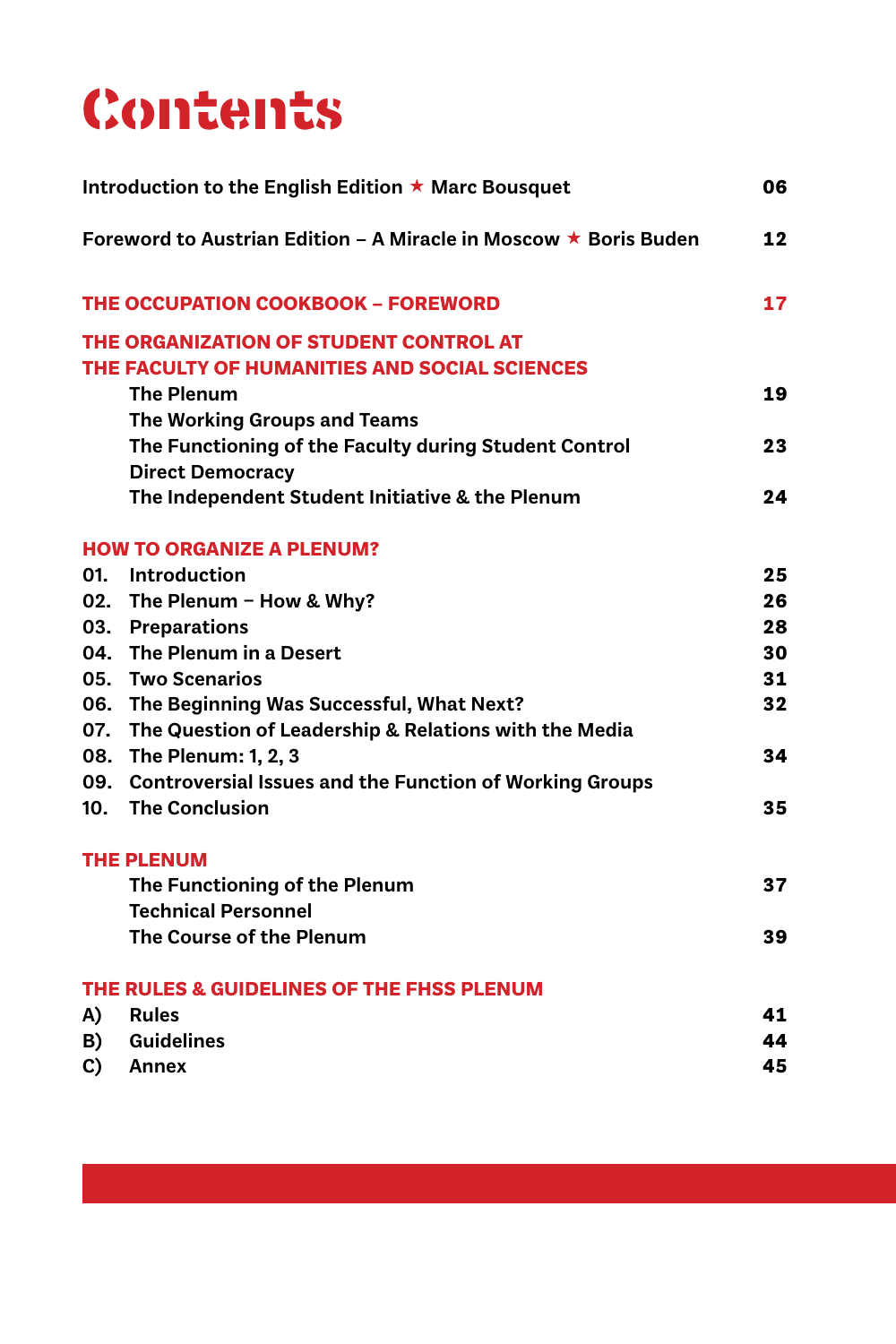| <b>CODE OF CONDUCT DURING THE STUDENT CONTROL</b>            |    |
|--------------------------------------------------------------|----|
| OF THE FACULTY OF HUMANITIES & SOCIAL SCIENCES               | 47 |
| <b>THE PLENUM MINUTES</b>                                    | 49 |
| <b>DELEGATES &amp; MANDATES</b>                              |    |
| <b>Delegates</b>                                             | 53 |
| <b>Mandates</b>                                              | 54 |
| THE MEDIA STRATEGY, THE MEDIA TEAM & THE MEDIA WORKING GROUP |    |
| <b>Media Strategy</b>                                        | 55 |
| The Media Team & the Media Working Group                     | 57 |
| THE TEAM FOR THE OPERATIONAL TASKS, LOGISTICS & SECURITY     | 59 |
| <b>THE PROGRAM &amp; THE PROGRAM TEAM</b>                    | 61 |
| THE INTER-PLENARY WORKING GROUP                              | 62 |
| THE WORKING GROUP FOR THE TECHNICAL ISSUES OF THE PLENUM     | 64 |
| THE WORKING GROUP FOR DOCUMENT ANALYSIS                      | 66 |
| THE MINI-ACTIONS WORKING GROUP                               | 68 |
| <b>THE BLOG/PORTAL &amp; THE BLOGGER TEAM</b>                | 72 |
| THE SKRIPTA & THE INFORMATION WORKING GROUP                  | 73 |
| THE SOCIAL CONTEXT OF THE PROTEST FOR FREE EDUCATION         |    |
| IN CROATIA & THE MOTIVATION BEHIND THE ACTION                | 76 |
| The Attack on the Acquired Social Rights                     | 77 |
| The Meaning of Democracy                                     | 78 |

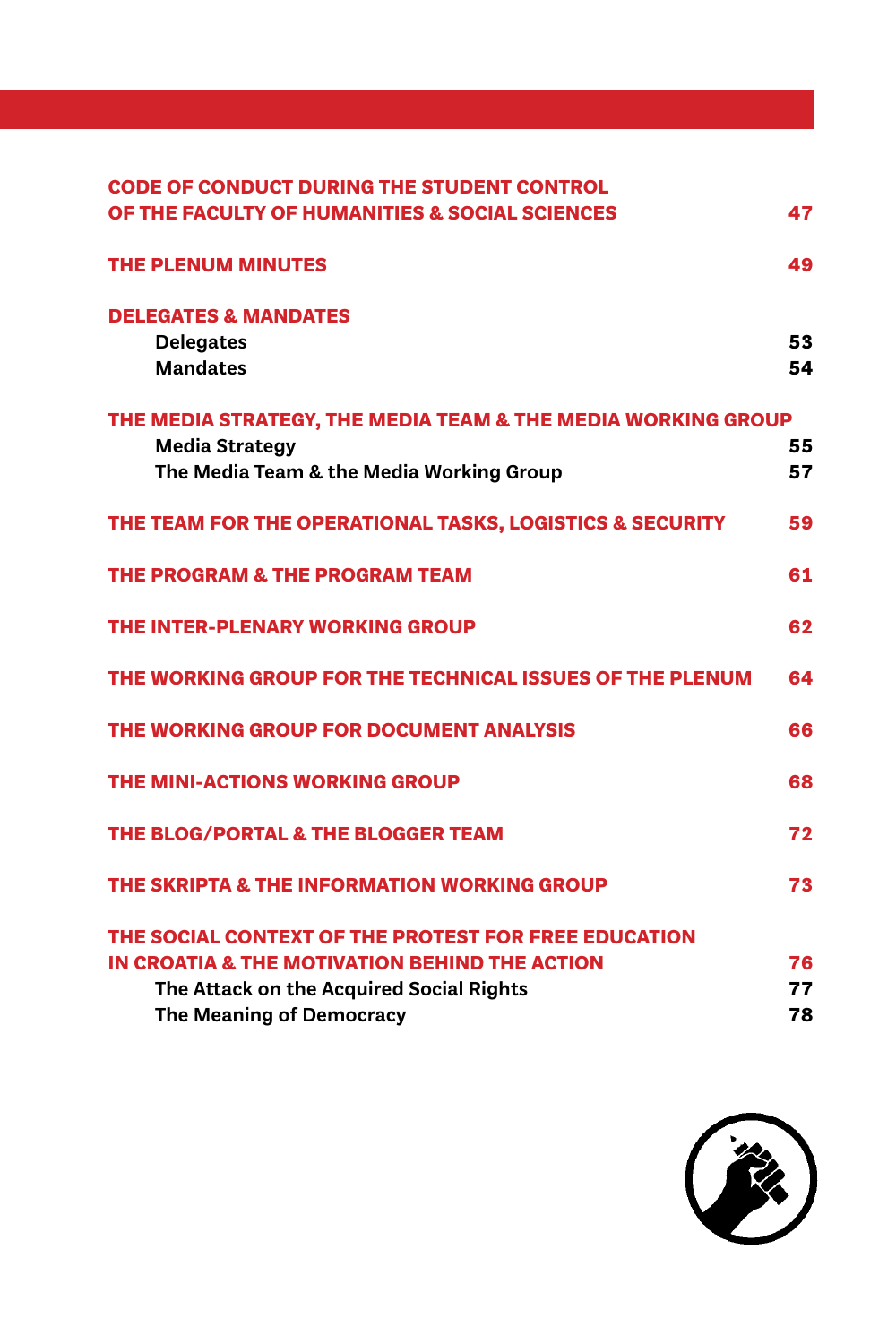#### **06. The Beginning Was Successful, What Next?**

A large number of people showed up at the public discussion, meeting or some other kind of assembly. Obviously, there is interest in the issues. What are the next organizational steps?

It is necessary to organize a meeting with all interested participants in order to discuss the strategy and further actions. The organizers must not fail to take advantage of the initial enthusiasm and increase the number of participants. However, the starting point should be a discussion on the goal of the action and the method of achieving it. Until there is agreement on these issues, it is not possible to move on to the next, practical organizational phase. It has already been briefly described what the goal should be like. What about the method? The method is the occupation and legitimization through direct democracy. From our experience, people are at first opposed because of ignorance or fear or because they have certain wrong, preconceived ideas which they had acquired through the media or through institutional education. But it is astonishing how quickly the people will rise to support the fight for basic human rights and direct democratic manner of decision-making if these are explained with clear arguments and positive experiences from real life. By adopting the direct democratic model of decision-making the organizational matrix of the action is set. In that situation it also becomes clear what it means exactly "decisions made by the plenum are binding for all."

After the participants have accepted the direct democratic model and the goal, supported by all members of the collective, has been formulated, it can be said that two basic components for the organization of a plenum are present. This, of course, implies that all previously described actions were done in a relative secrecy that will be ended at the moment of the occupation and subsequent takeover of the institution (working, educational or some other). In order for the plenum to be fully functional, it has to be completely public. In other words, everyone who might want to participate (and has a right to, in accordance with the model of participation set by the particular plenum) needs to know where and when the plenum is held.

What is left to be described is the third basic component of organizing a plenum, which becomes important after the first two have been formed, i.e. at the moment when there are clear indications of the future plenum. The issue in question is the issue of the relationship with the media and the closely related issue of leadership.

## **<sup>07</sup>. The Question of Leadership & Relations with the Media**

Clearly, a non-hierarchical, direct democratic model of decision-making completely eliminates the need for leaders, 'expert' negotiators and representatives. It is extremely important that the movement decides on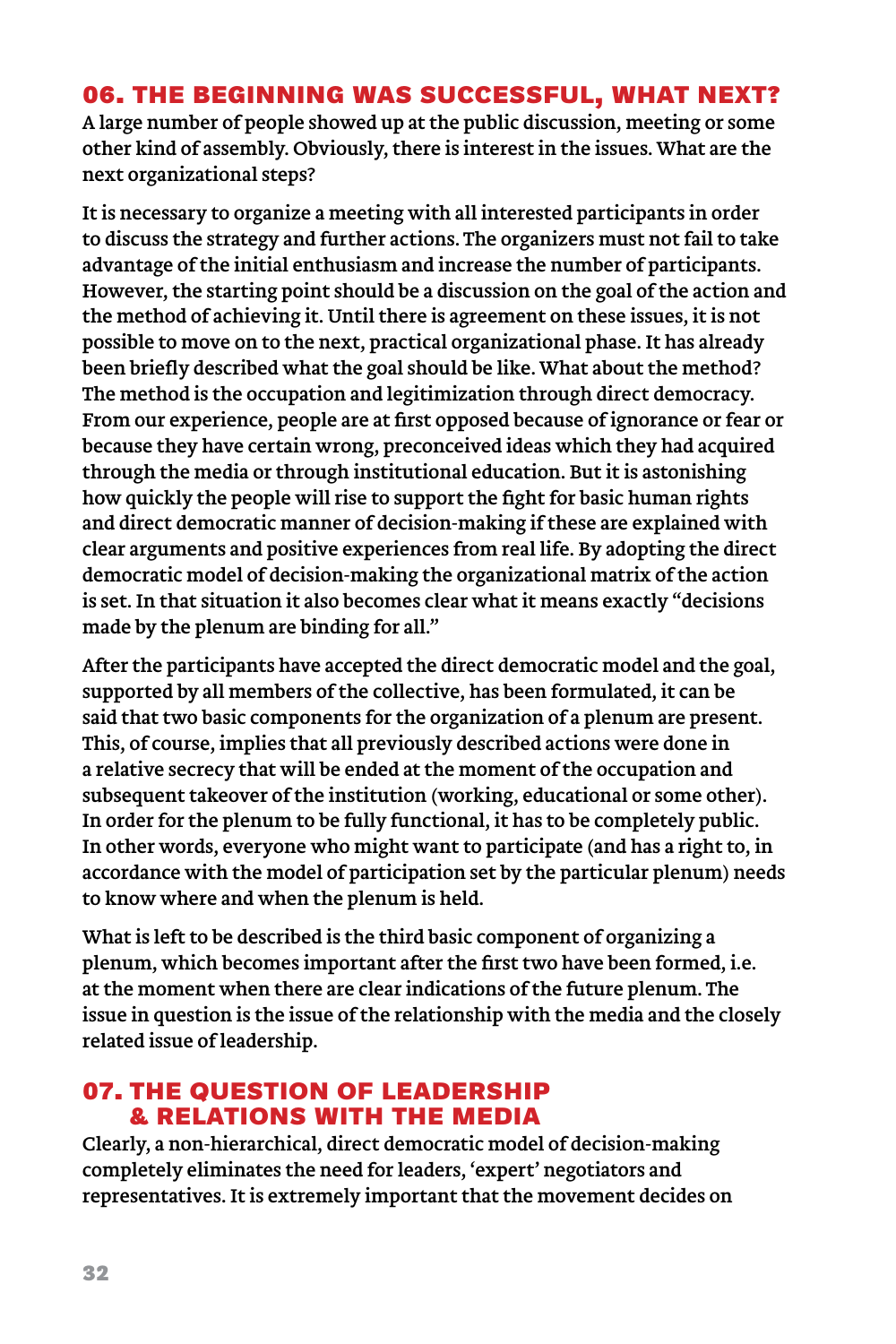the question of leadership at the very beginning. In the plenary model of organization the decisions are made collectively; there are no representatives, which means that there can neither be prominent individuals who would aspire to be the voice of the movement. It is of utmost importance to suppress the 'leadership tendencies" from the very beginning. This should be done at the beginning because it is often hard to erase the first impression that is made as it leaves an imprint that is hard to get rid of – both internally, within the movement itself, and in the public perception. Leaders and the dangers they bring are easier to prevent than to annul once they have gained some weight in public perception and have become potentially outside of the control of the plenum.

The first real tests appear when it comes to dealing with the media. It is usually presumed that occupations and takeovers require professional spokespersons, i.e. one or more persons that will communicate with journalists. But this practice must be abandoned if one does not want the action to be personalized or the function of the plenum overshadowed by privileged spokespersons. The most efficient way to avoid these dangers is to preserve the anonymity of all members of the collective. The anonymity is a great defense against the formation of leaders – if the individuals who present the views of the collective in public are anonymous and never the same, there is no possibility of an individual standing out amongst the many and becoming a representative of the whole movement. Needless to say, this method of continuous rotation of members in public also leaves an impression of the strength of the movement.

A common opinion is that media attention can be gained only by playing by the rules set by the media, which mostly means submitting to the logics of the supply and demand of spectacles of personal stories and indiscreetness. Even purely politically motivated actions need to be translated into personal narratives and schematic 'human motivation' stories, supposedly in order to guarantee a better reception in the public. In this way the action's political aspect itself is sacrificed at the moment of its public articulation. An emancipatory movement must be progressive in all aspects of its actions, which includes the media relations as well. What the media want from the movement is unimportant; what is important is the message the movement is trying to convey. It has been shown that the most efficient way to coerce the media to convey the message as intended is by completely avoiding the personalized spectacle and by insistently controlling the articulation of the action's goals by means of written press releases.

It is necessary to reject the mistaken belief that a movement cannot succeed unless it has leaders and employs a conventional approach to the media. Just the opposite, it can be argued that amongst the major strengths of our movement were our specific media strategy and a complete lack of leaders.

Different spokespersons every day, carefully prepared press releases and the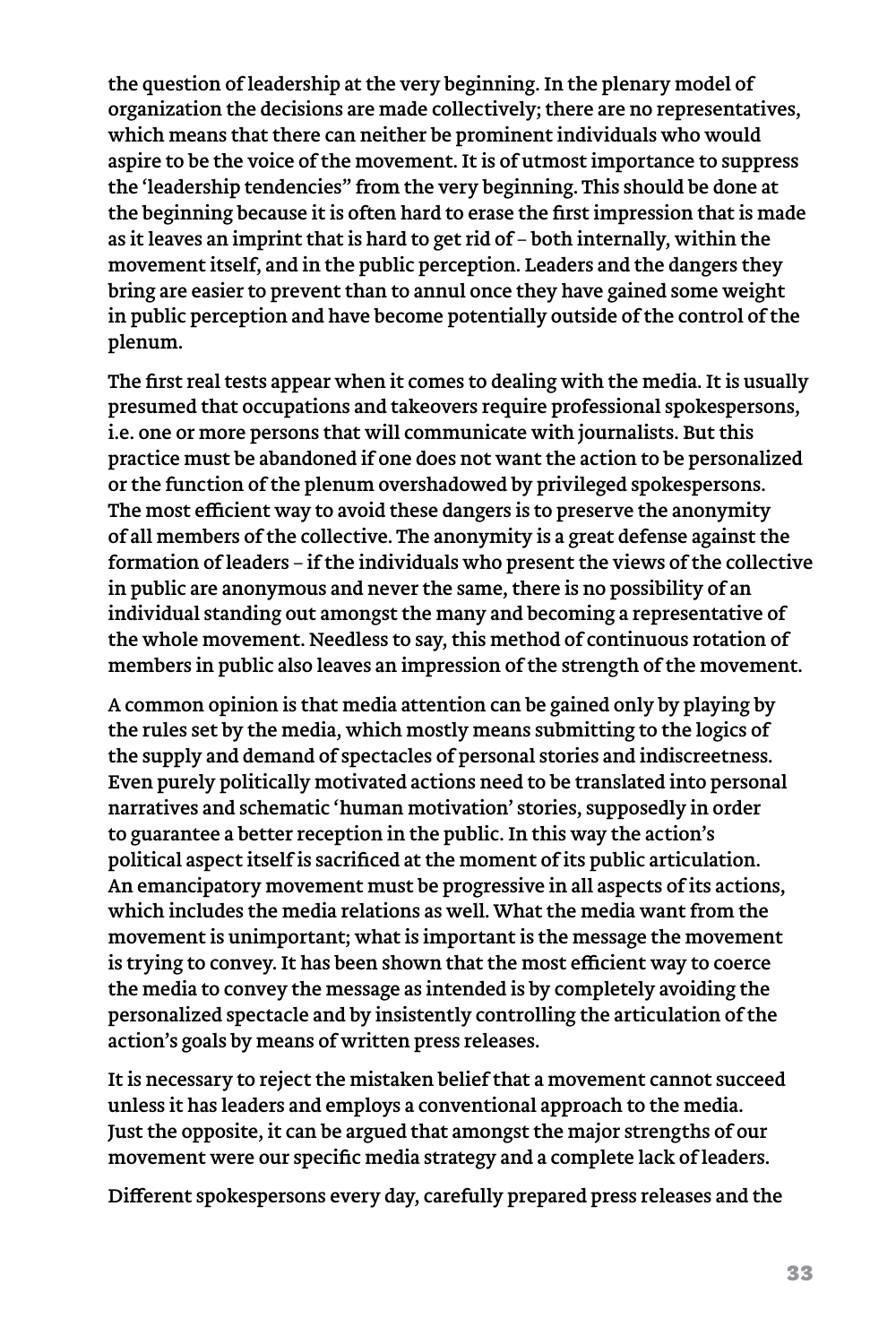fact that we insisted on the importance of the collective averted two serious dangers: the impositions of leaders and media instrumentalization.

### **08. Plenum: 1, 2, 3**

What did the plenary sessions themselves look like? The first issue that needed to be addressed was the question of the facilitator, i.e. the person that would in a way mediate and coordinate the happenings at a plenary session. It was decided that two facilitators would be needed to facilitate the functioning of the plenum since the sessions were expected to involve many participants. The role of the facilitator was reduced to that of minimal technical contribution – the facilitator's tasks are to help during the preparation of the daily agenda and to observe the order in which participants at the session are allowed to speak. That means that the facilitator does not have the powers usually given to persons in that position. He is not above the plenum; his task is simply to implement a minimal set of rules devised by the plenum.

The rules and guidelines of the FHSS plenum (which define how the plenum and plenary sessions function) are a reflection of practical problems we have encountered. We would like to emphasize that these are not rules that must be valid for all circumstances and situations. They are essential procedural rules agreed upon and followed by the plenum, but can be changed by the plenum at any time if necessary. Naturally, this does not mean that the plenum functions according to obscure and arbitrary rules. The plenum has to follow democratic principles at all times, which means that any form of compulsion (bar the 'compulsion' to follow the plenum's decisions) is entirely unacceptable.

Over time, we have come up with certain technical solutions that significantly facilitate the functioning of the plenum. One such is the rule that a member may speak only if he or she holds the microphone – in this way, the participants learn not to interrupt the speakers but to wait until they get the microphone themselves. It has been shown that the use of microphone has a positive effect on the flow and manner of discussions at the plenary sessions. Another important innovation is projecting the minutes onto a wall during a plenary session, so that everybody can read them as they are being written. The minute keeping is thus completely transparent, which eliminates the possibility of a mistake or manipulation by the minute-taker.

## **<sup>09</sup>. Controversial Issues & the Function of Working Groups**

The plenary model of decision-making is often criticized because it is allegedly illegitimate, orchestrated (claiming that the decisions are made beforehand), and because more skilled orators have a disproportionately higher influence on it. The question of legitimacy is easily countered. The plenum is open to everyone, every session is announced well in advance, everyone has the right to speak and influence the process of decision-making.